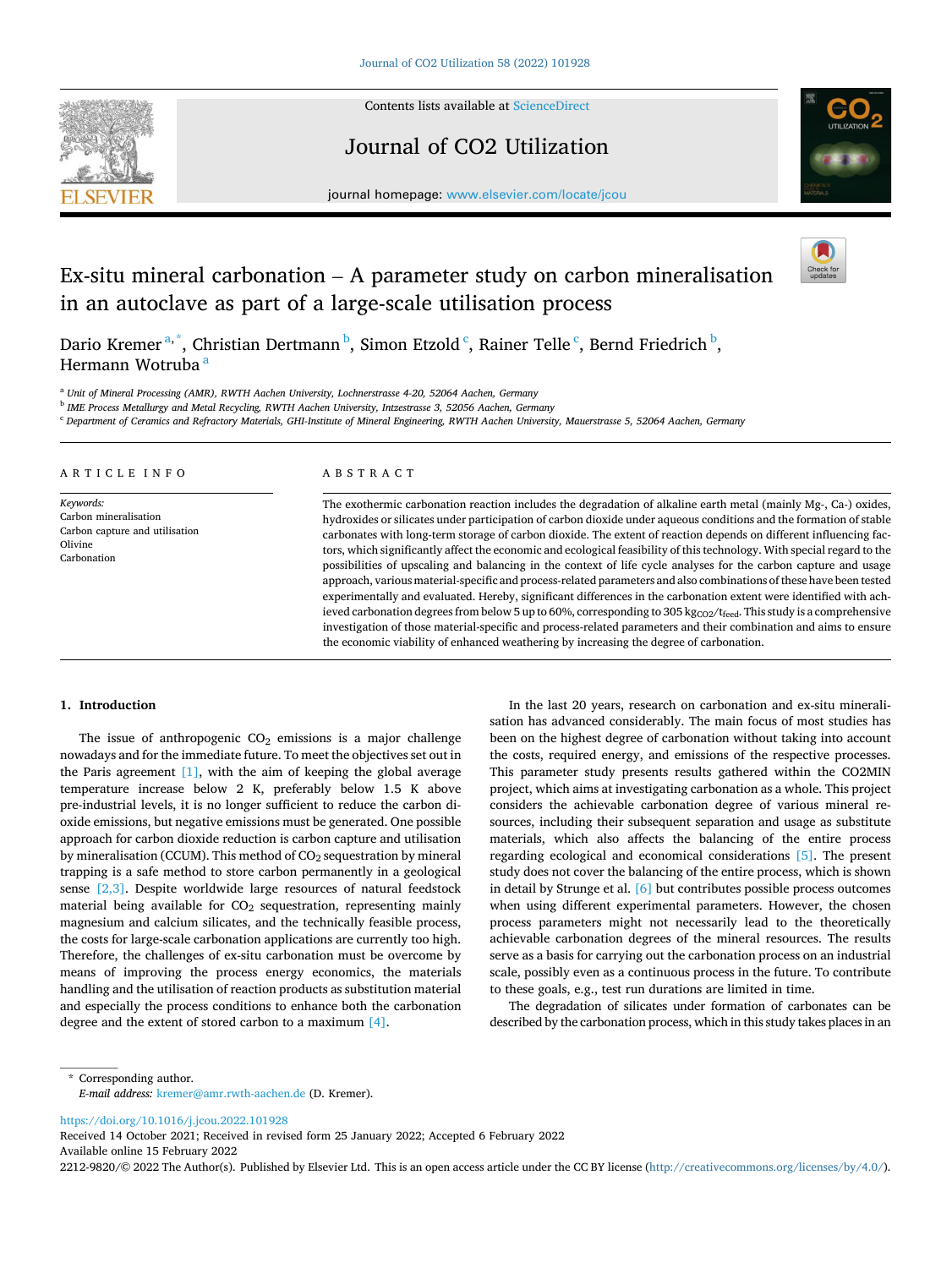<span id="page-1-0"></span>agitated autoclave with defined pressure, temperature and stirring speed. The use of an autoclave, or pressure reactor, is necessary to counteract the evaporation and lower  $CO<sub>2</sub>$  solubility that occurs in an open system due to the increased process temperature. The carbonation process is quite complex because numerous reactions are involved. The reactions are independently influenced by a wide range of process parameters such as temperature, *p*H value and pressure, but also influence one another in order to form carbonates from  $CO<sub>2</sub>$  and a solid input material. As a first step  $CO<sub>2</sub>$ needs to dissolve in water, then react with the solvent to generate carbonic acid  $(H_2CO_3)$  which subsequently dissociates into a hydrogen ion and hydrogen carbonate (HCO<sub>3</sub><sup>)</sup> according to the following Eq. (1) [\[7\]](#page-10-0):

$$
CO_2 + H_2O \quad \leftrightarrow H_2CO_3 \quad \leftrightarrow H^+ + HCO_3^- \tag{1}
$$

Each of these three intermediate reactions must be influenced towards the product side for a successful carbonation process. Considering all dependencies of these reversible intermediate reactions, a successful supply of a sufficient amount of HCO<sub>3</sub><sup> $\cdot$ </sup> is directly dependent on the CO<sub>2</sub> partial pressure of the system and the *p*H value of the solution [\[8\].](#page-10-0)

In addition to the carbon source, a divalent metal cation is necessary for the formation of the solid carbonates. Hydrolysis of a solid input material transfers the required cations into solution making them available for the carbonation reaction. This reaction is given in Eq.  $(2)$  with forsterite ( $Mg_2SiO_4$ ) as a solid, which is one end-member of the olivine

solid solution series (Mg,Fe)<sub>2</sub>SiO<sub>4</sub>, and abundant natural mineral [9–[11\]](#page-10-0).

$$
Mg_2SiO_4 + 4H^+{\to}2Mg^{2+} + SiO_2 + 2 \quad H_2O \tag{2}
$$

In Eq. (2) the intermediate formation of silicic acid is omitted for simplification. Finally, depending on the *p*H value, the hydrogen carbonate deprotonates according to Eq. (3) [\[12\]](#page-10-0), whereby the released metal cation can react with the new generated carbonate anion to form a carbonate, which precipitates as a solid at a corresponding supersaturation (Eq. 4) [\[3\].](#page-10-0)

$$
HCO_3^- \leftrightarrow CO_3^{2-} + H^+ \tag{3}
$$

$$
Mg^{2+} + CO_3^{2-} \longrightarrow MgCO_3 \tag{4}
$$

Although hydrogen carbonate is consumed in this reaction, new  $HCO<sub>3</sub>/CO<sub>3</sub><sup>2</sup>$  is constantly generated if the  $CO<sub>2</sub>$  partial pressure is sufficient and, thus, the net carbonation reaction  $(Eq. 5)$  is maintained [\[13\]](#page-10-0).

$$
Mg_2SiO_4 + 2CO_2 + H_2O \rightarrow 2MgCO_3 + SiO_2 + H_2O \tag{5}
$$

Previous research can be divided into theoretical modelling and assumptions as reported by Bremen et al. [\[14\]](#page-10-0) and Rimstidt et al. [\[15\]](#page-10-0) but also into experimental observations consisting of investigations of the different parameters on direct mineral carbonation (see Table 1). The

#### **Table 1**

Literature review on the effect of parameter variations on the carbonation.

| Process conditions                                                                                                                         | Results                                                                                                                                                                                                                                                                                                                                                                                                                                                                                                                                                                                                               | Ref.                |
|--------------------------------------------------------------------------------------------------------------------------------------------|-----------------------------------------------------------------------------------------------------------------------------------------------------------------------------------------------------------------------------------------------------------------------------------------------------------------------------------------------------------------------------------------------------------------------------------------------------------------------------------------------------------------------------------------------------------------------------------------------------------------------|---------------------|
| Pressure, pH, dissolution                                                                                                                  | The pH value in contact with the mineral surfaces is the major faction controlling the dissolution<br>rates.                                                                                                                                                                                                                                                                                                                                                                                                                                                                                                          | [16]                |
| Pressure, temperature, retention time, pH, additives, particle size,<br>surface activation, passivation layer, dissolution, precipitation, | Proposed direct carbonation process:<br>185 °C, 150 bar, addition of 0.64 M NaHCO <sub>3</sub> and 1 M NaCl in aq.<br>Decrease in particle size enhances the dissolution of the silicate and the carbonation efficiency.<br>Increasing pressure leads to higher RX. Residence time of 2 h and a neutral pH is proposed.<br>Mechanical activation is not recommended due to the high energy demand.                                                                                                                                                                                                                    | [19]                |
| Pressure, temperature, retention time, pH, additives, particle size,<br>dissolution, nucleation                                            | The precipitation of magnesite is apparently limited by the process of nucleation. Magnesite<br>precipitation occurs most rapidly in the presence of initial magnesite nuclei. A sufficient<br>supersaturation of conditions is necessary to initiate nucleation, which is the rate-limiting step<br>before precipitation occurs.                                                                                                                                                                                                                                                                                     | $[17]$              |
| Pressure, temperature, retention time, additives, particle size,<br>passivation layer                                                      | $P_{\text{CO2}}$ has a minor effect on efficiency than variation of temperature, particle size,<br>HCO <sub>3</sub> concentration and ionic strength in solution. With high addition of sodium salts and high<br>$P_{\rm CO2}$ the rate of carbonation was controlled by chemical reaction between H <sup>+</sup> and olivine, but at<br>low $P_{CO2}$ the carbonation was controlled by diffusion through the carbonate layer. Addition of<br>sodium bicarbonate can increase the ionic strength and aid the dissolution of Si followed by<br>decomposition to amorphous silica with a removal of the Si-rich layer. | [23]                |
| Pressure, pH, additives                                                                                                                    | Olivine minerals dissolve more rapidly in the presence of organic ligands. The silica dissolution<br>reaction occurs at the mineral surface.                                                                                                                                                                                                                                                                                                                                                                                                                                                                          | $[24]$              |
| Temperature, pH, particle size, surface activation, amorphisation,<br>dissolution                                                          | Mechanical activation increases the specific reaction rate by a factor of three compared to<br>inactivated samples. No correlation was found between the particle size and the rate of<br>dissolution.                                                                                                                                                                                                                                                                                                                                                                                                                | $[25]$              |
| Temperature, dissolution, precipitation                                                                                                    | A direct relation of the reaction mechanism to the stoichiometry was assumed, deriving a simple<br>equation for dissolution and precipitation of silica phases with the result of a direct<br>proportionality of the reaction rate to the interfacial area between the solid and aqueous phases<br>and an inverse proportionality to the mass of water in which the silica is dissolving, indicating<br>that the reaction rates are limited by the breaking of the strong Si-O bonds.                                                                                                                                 | [15]                |
| Retention time, additives, particle size, passivation layer, dissolution                                                                   | Different solutions have been proposed to increase the carbonation extent, like the use of<br>additives, the use of ultrafine particles (below 10 $\mu$ m) or the application of strong turbulence<br>intensity to avoid the formation of the passivation layer.                                                                                                                                                                                                                                                                                                                                                      | [14,<br>$26 - 28$ ] |
| pH, dissolution                                                                                                                            | Temperature has no influence on the enthalpie of activation. The variation of forsterite<br>dissolution changes with pH. At high pH, detachment of silicon controls silicate dissolution rates.<br>At low pH, detachment of other cations than silica controls dissolution rates of silicates.                                                                                                                                                                                                                                                                                                                        | [29, 30]            |
| pH, additives, dissolution                                                                                                                 | Olivine minerals dissolve more rapidly with declining $pH$ . At low $pH$ , olivine minerals release<br>cations more rapidly than silica and produce a silica-enriched surface.                                                                                                                                                                                                                                                                                                                                                                                                                                        | $[31 - 34]$         |
| Particle size, surface activation, amorphisation                                                                                           | Reactivity increased most significantly as a result of size reduction. But it is suggested that<br>structural disordering (amorphisation) through intensive (attrition-type mill) and long milling<br>increases the reactivity over-proportionally. This indicates an activation of olivine by lattice<br>defects. A mechanically-induced increase of the dislocation density is related to an increase in<br>elastically stored energy in the crystal.                                                                                                                                                               | $[35 - 41]$         |
| Passivation layer, in-situ milling                                                                                                         | A silica-rich passivation layer inhibits the carbonation reactivity. Importance of particle-particle<br>interactions (abrasion) for generation of fresh olivine reaction surfaces and for extent of<br>carbonation is described. Addition of abrasive particles (e.g. quartz) leads to an increase in<br>carbonation.                                                                                                                                                                                                                                                                                                 | [18]                |
| Dissolution                                                                                                                                | The olivine content in the impure samples is proportional to the mineral carbonation (MC)<br>efficiency. The carbonation is kinetically controlled by the chemical reaction of the dissolution of<br>olivine.                                                                                                                                                                                                                                                                                                                                                                                                         | [42]                |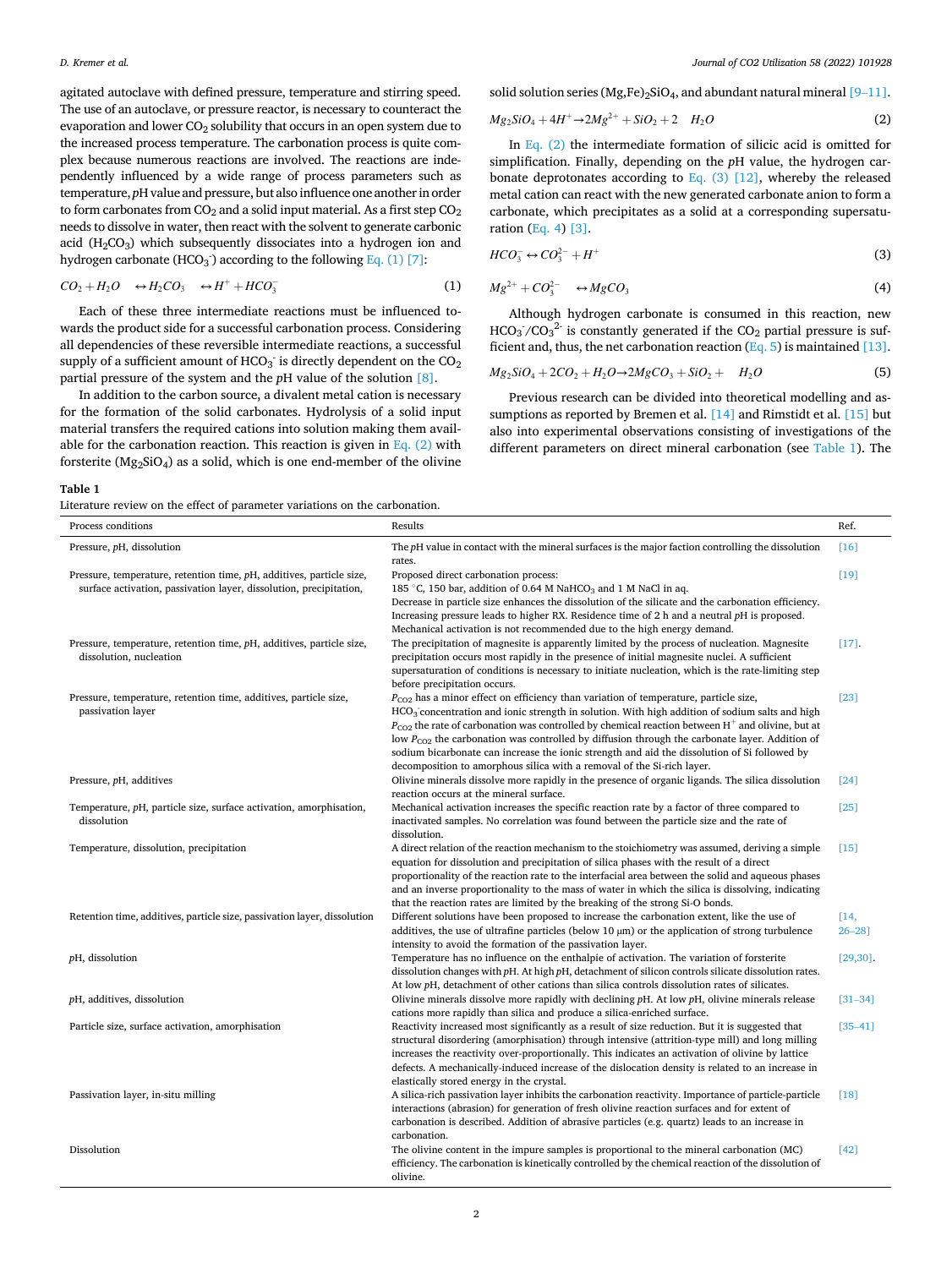<span id="page-2-0"></span>dissolution of forsterite is mainly controlled by the *p*H value in contact with the mineral surfaces  $[16]$ . Various studies show a strong influence of the *p*H value, pressure, temperature, presence of additives, particle size, or the reactive surface on the extent of carbonation. Also, the amorphisation of silicate feed material by intensive milling shows positive effects on the carbonation degree. The precipitation of the reaction product magnesite is limited by the process of nucleation [\[17\].](#page-10-0) Another reaction-limiting obstacle is the reaction product amorphous silica on the silicate particles, which inhibits further dissolution and, therefore, acts as a passivation layer. Béarat et al.  $[18]$  describe the idea of particle-particle interaction for the generation of fresh olivine reaction surface by addition of abrasive particles (e.g. quartz) to enhance the degree of carbonation by reactivating the surface during carbonation. O'Connor et al. [\[19\]](#page-10-0) conducted extensive research and proposed parameters for a direct carbonation process, which formed the basis for further studies.

Oelkers et al. [\[20\]](#page-10-0) describe increasing surface area or extremely acidic conditions as the only pathways to significantly accelerate forsterite dissolution, which is necessary to enhance the carbonation reaction in aqueous solution.

To further improve the process of mineral carbonation, this study examines and compares the effects of parameter variations on the carbonation degree of olivine. A basis is provided for parameters such as temperature, pressure, additives, stirring speed and other parameters that are part of various examinations in literature.

Investigations have been carried out for parameters that have not yet been sufficiently considered. Very narrow particle size distributions with six fractions in the range between 0 and  $63 \mu m$  are tested to determine the effect of increased surface area on the carbonation. The residence time in the batch autoclave is examined to investigate the effect of time on the crystal growth of the reaction products by means of SEM. The nucleation is assessed by the addition of magnesite into the reactor. The increase in reactivity by continuous liberation of the reactive surface area and the abrasion of the passivation layer is tested by adding ceramic beads to the feed. The carbonation tests are continuously monitored for pressure and temperature and the reaction products – after filtration and drying – are characterised with X-ray fluorescence (XRF), X-ray diffraction (XRD), Differential thermal analysis (DTA)/ Thermogravimetric analysis (TG) and Scanning electron microscope (SEM) to determine the reacted phases, the morphology, the degraded silicates and the carbonation degree.

There are various ways of calculating the degree of carbonation by taking into account either the amount of reactive metal oxides of magnesium, calcium and iron, or simply of magnesium oxide or the amount of forsterite resulting in different carbonation degrees. In the following study, the carbonation degree in wt% is calculated by considering the amount of Mg, Ca and Fe oxides. Additionally, the amount of stored  $CO<sub>2</sub>$  per tonne of olivine is presented which is independent of the calculation method.

The aim of this study is to provide the optimum parameters for achieving the maximum yield of reaction products. Subsequently, the reaction products are to be used as substitutes in order to improve the overall CO<sub>2</sub> balance through the substitution credit. The amorphous silica can be used as a pozzolanic material in a blended cement. The magnesium carbonate can be used as a filler for paper or polymers [\[21,22\]](#page-10-0).

In order to achieve the maximum reaction yield, we conducted several series of experiments with adjusting only one parameter respectively. After evaluating and calculating the results, further experiments with combinations of promising parameters were carried out. The selected parameter settings are examined in more detail for the first time in this study.

# **2. Materials and methods**

# *2.1. Material and sample preparation*

The feed material for this parameter study is a peridotite from Aheim Gusdal Mine in Norway [\[43\],](#page-11-0) the most important deposit of olivine in **Table 2** 

Mineral composition of olivine feed material based on semiquantitative XRD determination.

| Mineral Phase Fraction | Feed material [%] |
|------------------------|-------------------|
| Forsterite             | $75 - 80$         |
| Enstatite              | $10 - 15$         |
| Lizardite              | $\leq 5$          |

the world with the producers Sibelco and Steinsvik Olivine AS, which is used for this work. The following phase composition of this material (Table 2), which is commonly named olivine – and is therefore hereinafter referred to as olivine – results in mineralogical classification as peridotite as it is described by Kremer et al. [44–[46\]](#page-11-0) Also more information about the geological settings of the deposit are given.

The feed material was procured with an initial particle size of *<* 8 mm. In order to obtain different particle size fractions for the carbonation tests, the feed material has been milled with a vertical roller mill (LM3, 6/4, Loesche GmbH, Düsseldorf, Germany) followed by direct classification in the milling chamber by an air classifier (LSKS6, Loesche GmbH, Düsseldorf, Germany) into the two particle size fractions *<* 20 µm and *<* 63 µm. A vertical roller mill was used as it is a common aggregate in cement plants and its throughput is high enough to produce sufficient material for later large-scale carbonation tests. The milled olivine material *<* 20 µm was subsequently sieved wet (AS 200, Retsch GmbH, Haan, Germany) to generate the particle size fractions *<* 5 µm, 5 – 11 µm, 11 – 20 µm and the olivine material *<* 63 µm was sieved to produce the particle size fractions  $20 - 32 \mu m$ ,  $32 - 45 \mu m$  and  $45 -$ 63 µm. The different particle size fractions showed no significant change in composition.

### *2.2. Experimental procedure* – *carbonation in autoclave*

The carbonation tests have been performed in a 1.5 L autoclave (Type 3E Büchi Kiloclave, Büchi AG, Uster, Switzerland) at defined basic parameters as presented in Table 3.

For each tests 1 L of deionised water was filled into the autoclave ([Fig. 1](#page-3-0)), followed by 125 g of the olivine sample and the additives (53.76 g sodium bicarbonate, 5.04 g oxalic acid (dihydrate), 1.76 g ascorbic acid). The autoclave was closed and the stirrer was set to 600 rpm. CO2 was injected until an initial pressure of 30 bar was reached. As a part of the  $CO<sub>2</sub>$  is going into solution, the pressure was stabilised by repeated injection of  $CO<sub>2</sub>$  until no losses of pressure could be detected. The autoclave was heated up to 175 ◦C at a rate of 10 K/min and kept at this temperature for 2 h, followed by cooling down to 25  $\degree$ C, which was close to the ambient temperature of the plant in the laboratory. The cooling down took about 1.5 h with decreasing cooling rate.

| Table 3                                 |  |
|-----------------------------------------|--|
| Basic parameters for carbonation tests. |  |

| <b>Experimental parameters</b> |                                          |
|--------------------------------|------------------------------------------|
| Temperature:                   | 175 °C                                   |
| Pressure:                      | $p_0 = 30$ bar, $p_{max} = -60$ bar      |
| Stirring speed:                | $600$ rpm                                |
| Heating rate:                  | 10 K/min                                 |
| Cooling rate:                  | 50 K/min (max.), decreases exponentially |
| <b>Retention time:</b>         | 2 <sub>h</sub>                           |
| Solid/liquid ratio:            | 1:8                                      |
| Particle Size:                 | $< 20 \mu m$                             |
| <b>Additives:</b>              | 0.64 M sodium bicarbonate                |
|                                | 0.04 M oxalic acid                       |
|                                | 0.01 M ascorbic acid                     |
| <i>pH</i> of solution:         | $8 - 8.5$                                |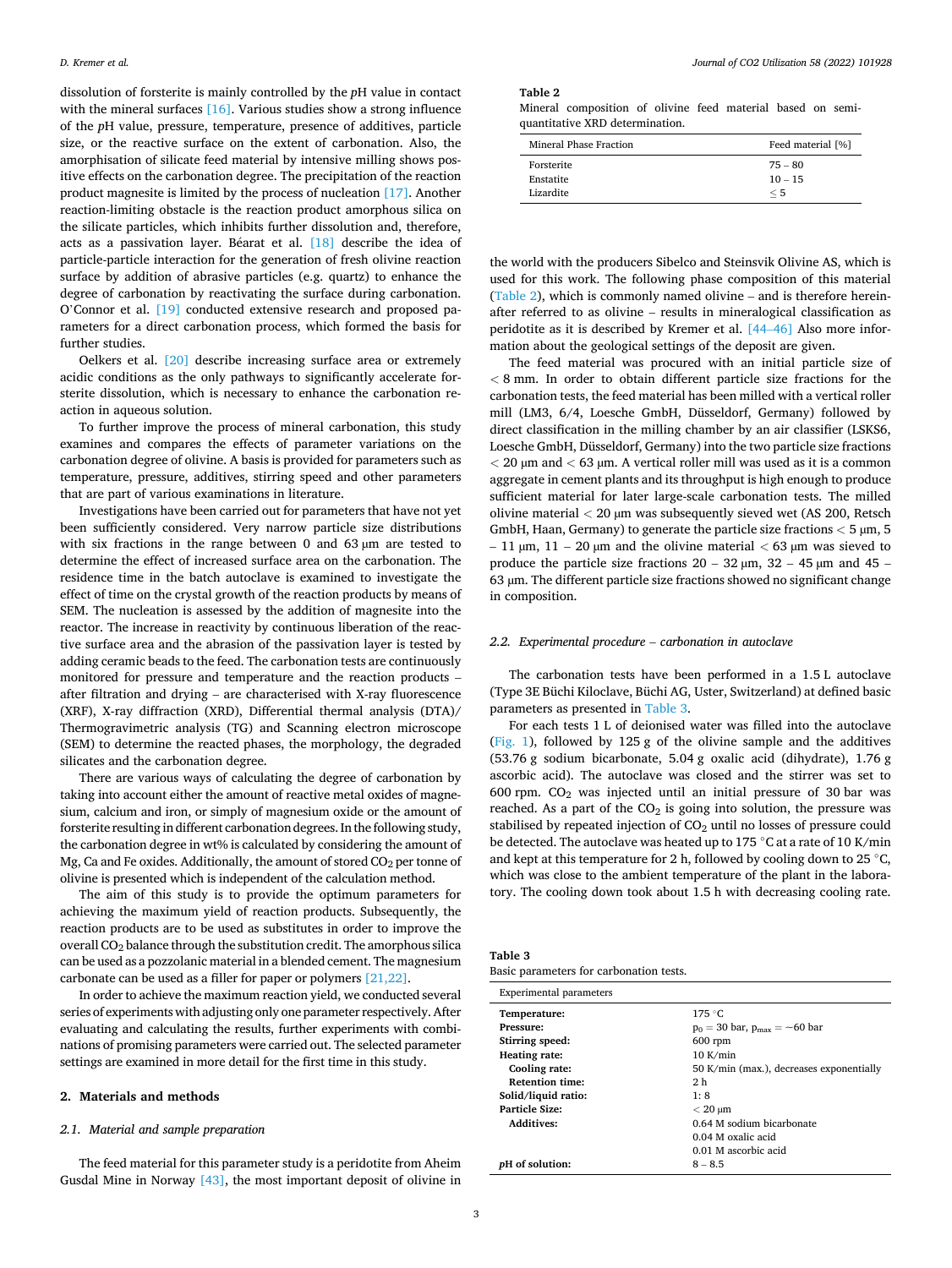<span id="page-3-0"></span>

**Fig. 1.** Büchi Kiloclave in operation.

Subsequently, the remaining pressure was released and the autoclave was opened. The solution was pumped out of the autoclave and filtered with a vacuum filter before drying of the solids, whereas a sample of the solution was taken for ICP analysis.

After drying of the solid carbonation product, it was weighed and split to samples for analyses (XRD, XRF, DTA/TG, SEM). The following parameters have been investigated during the carbonation tests (Table 4).

Investigated parameters during the carbonation tests.

### **Table 4**

| Investigated parameters during carbonation          |                                                                                                                                                                                                                                |
|-----------------------------------------------------|--------------------------------------------------------------------------------------------------------------------------------------------------------------------------------------------------------------------------------|
| Particle size:                                      | $\sim$ 5 µm<br>$= 5 - 11 \mu m$<br>$11 - 20 \mu m$<br>$20 - 32 \mu m$<br>$32 - 45 \mu m$<br>$45 - 63 \mu m$                                                                                                                    |
| <b>Retention time:</b>                              | $\blacksquare$ 0.5 h[[parms resize(1), pos(50,50), size<br>$(200, 200)$ , bgcol $(156)$ ]] 4 h                                                                                                                                 |
| <b>Addition of ceramic</b><br>beads:<br>Nucleation: | Addition of 50 g ceramic balls ( $\varnothing$ 2.2 mm)<br>■ Basic carbonation conditions<br>Addition of 12.5 g pure magnesite in two<br>different fractions $(15 - 20 \mu m, 45 - 63 \mu m)$<br>■ Basic carbonation conditions |
| Combination of<br>parameters:                       | ■ Addition of ceramic beads, 4 h<br>Addition of magnesite seed crystals $15 - 20 \mu m$ ,<br>4 h<br>■ Addition of ceramic beads and magnesite seed<br>crystals $15 - 20 \mu m$ , 4 h                                           |

### *2.3. Characterisation*

### *2.3.1. Determination of surface area (AREA-meter)*

The measurement of the specific surface area was performed with the single-point differential method according to Haul and Dümpgen using AREA-Meter according to DIN 66132. It is a simplified form of the method (BET) developed by Brunauer, Emmet and Teller to measure the amount of nitrogen adsorbed on the inner surface of a powder by the pressure difference of the gas at room temperatures and at − 196 ◦C (liquid nitrogen).

# *2.3.2. Scanning Electron Microscopy (SEM)*

The documentation of the input materials' initial state, examination of the products' microstructure for any abnormalities due to the varied experimental parameters and visual validation of further chemical and mineralogical analysis steps, Scanning Electron Microscopy (SEM) was carried out by a ZEISS GeminiSEM500 by Carl Zeiss AG (Oberkochen, Germany). Additionally, Energy Dispersive X-ray Spectroscopy (EDS) was carried out by an X-Max 80 detector and AZtec software by Oxford Instruments (Oxon, England) to reveal local chemical variations and to selectively analyse the element composition of the formed products.

## *2.3.3. XRF characterisation and loss of ignition determination*

To determine the loss on ignition (L.O.I.) values of both the input and output materials of all carbonation trials presented in this study, 2 g of each sample is annealed for 2 h at 1050 ◦C and balanced after cooling. Especially with regard to the samples having passed the autoclave treatment, the L.O.I. may provide additional information about the carbonation success.

To prepare glass disks for the subsequent chemical analysis via X-ray fluorescence (XRF), 1 g of each sample is transferred to a platinum crucible and fused by a Claisse LeNeo fusion instrument by Malvern PANalytical B.V. (Eindhoven, Netherlands). Eventually, the received glass disks are analysed via XRF utilising a PW2404 device by Malvern PANalytical B.V. (Eindhoven, Netherlands) to obtain the chemical composition.

### *2.3.4. XRD characterisation*

To analyse the present mineral phases of the input materials as well as the carbonation products, X-ray diffraction (XRD) technique was conducted in Bragg–Brentano geometry employing a Bruker D8 Advance device by Bruker AXS (Karlsruhe, Germany) equipped with LynxEye detector, CuKα tube and nickel filter. The chosen measuring range from 5 ◦ to 90◦ 2θ was scanned in 0.02◦ steps at a rate of 2s per step. As this study also aims at a quantitative comparison of the present and formed mineral phases respectively, a subsequent semiquantitative evaluation of the mineral phase composition was executed.

### *2.3.5. TG/DTA determination*

Thermal gravimetric and differential thermal analysis were performed using STA 449 F3 Jupiter® and Proteus Thermal Analysis 8.0.2 software by NETZSCH-Gerätebau GmbH, Selb, Germany. Analysis runs were carried out using  $Al_2O_3$  crucibles, in a temperature range from 23 °C to 1000 °C with a heating rate of 10 K/min and were performed under argon with a gas flow of 50 ml/min each.

### *2.3.6. Calculation of carbonation degree*

Calculation of carbonation degree is based on the Mg, Ca and Fe content of the used olivine and where necessary of single particle size fractions. The element contents are considered independent of the mineralogical phase. The carbonation efficiency is then determined using the following Eq. (6).

*Carb. Eff.* 
$$
[\%] = \left(\frac{n(CO_{2\textrm{-}stored})}{n(Mg + Ca + Fe)}\right) * 100
$$
 (6)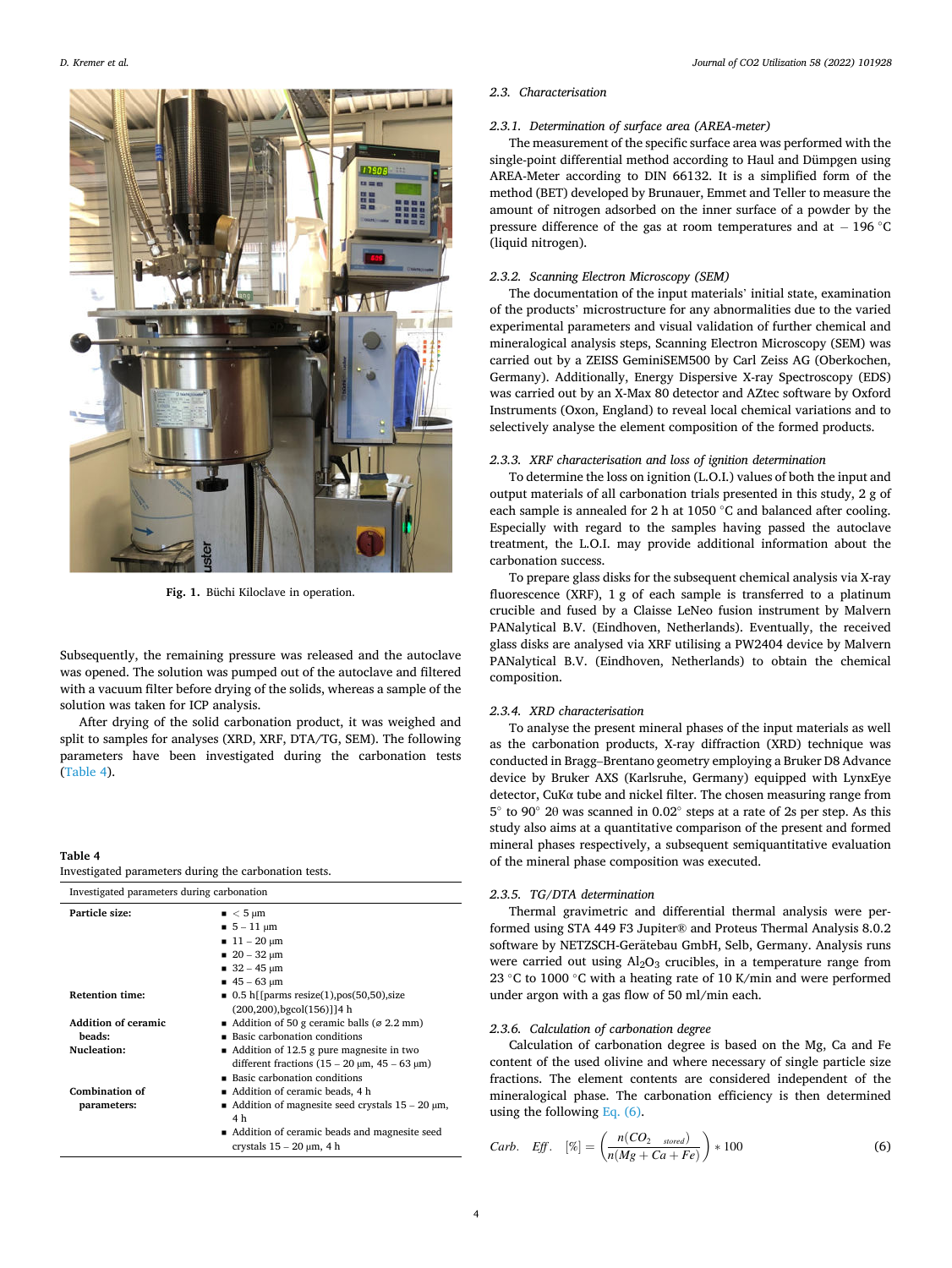The mass of stored  $CO<sub>2</sub>$  for all calculations is based on the L.O.I. of XRF analyses of fully dried samples and are verified over TG/DTA analyses.

For all trials with addition of magnesite crystals the  $CO<sub>2</sub>$  content of the material is excluded, where the  $CO<sub>2</sub>$  amount is based on Mg content of the used magnesite and therefore on the maximum amount of  $MgCO<sub>3</sub>$ in the seed crystals.

### *2.3.7. Determination of amorphous silica*

The amorphous silica content cannot be analysed directly and is therefore determined indirectly and in duplicate. First, arithmetically by means of stoichiometry and secondly by means of a combination of the existing analyses. The calculated results are subject to inaccuracies in the analyses and can therefore vary by a few percent.

The carbonation reaction [\(Eq. 5\)](#page-1-0) of forsterite as a reactive phase in olivine results in the reaction products magnesium carbonate (two moles) and amorphous silica (1 mol) [47–[51\].](#page-11-0)

The magnesium carbonate content is determined by semiquantitative XRD analysis and DTA/TG. By calculating the molar masses of the reaction products of the stoichiometric  $Eq. (5)$ , the proportion of amorphous silica in relation to the magnesium carbonate can be approximately calculated. This calculation shows that the content of amorphous silica is about 35.6% of the magnesium carbonate, which means that a total of 73.7% of the reaction products consist of magnesite and about 26.3% of amorphous silica.

The second method carried out for the double determination of the amorphous silica consists of the silicon content from XRF analyses and the phase composition given by semiquantitative XRD analyses. The silicon content of the minerals contained is calculated via the structural formula and the molar masses. By multiplying the quantified and therefore crystalline phases with the respective silicon content, the crystalline silicon content can be determined. This is now subtracted from the total silicon content from the XRF, resulting in the theoretical amorphous silicon content.

The results of these two calculating methods are compared with each other, resulting in differences of total amorphous silica value of maximum 2%.

# **3. Results and discussion**

The carbonation of olivine results in the formation of magnesite and amorphous silica (Fig. 2) as it can be described by the sum of partial reactions ( $Eq. 5$ ), which contains the magnesium silicate – here forsterite – as the reactive component under addition of carbon dioxide to form magnesium carbonate and amorphous silica [\[3,49\].](#page-10-0)

Previous studies showed specific particle sizes for the reaction products of *<* 25 µm for magnesite and ~20 nm for amorphous silica [\[52,53\].](#page-11-0) The SEM images for the obtained carbonation products in this study show different specific particle size fractions of  $3 - 5 \mu m$  for magnesite and  $100 - 200$  nm for amorphous silica [\[5\].](#page-10-0)

These specific particle sizes are constant, regardless of the process conditions. The precipitation of magnesite and silica, which is dependent on *p*H and temperature, results in the formation of euhedral magnesite crystals and a passivation silica layer on the surface of the unreacted olivine slowing down the dissolution and, therefore, also the carbonate formation while reducing the carbonation efficiency [\[4,18\]](#page-10-0).

It was observed that the magnesite forms on the surface of the unreacted olivine particles and the amorphous silica mainly forms as a passivation layer on the olivine but some silica particles can also be found around the outer edges of the magnesite crystals. The amount of amorphous silica was calculated for the carbonation products ranging from 1.75% to 19.4%. All carbonation tests described below were carried out in duplicate to ensure the results' consistency. The presented figures are average values.



**Fig. 2.** SEM image of carbonation product for olivine *<* 20 µm under previously defined basic carbonation conditions. The reaction products magnesite and amorphous silica are indicated [\[5\].](#page-10-0)

### *3.1. Particle size*

The BET measurements of the six initial particle size fractions before carbonation show an exponential dependence of the specific reaction surface on the particle size fraction used. The fractions from  $45 - 63 \mu m$ to  $11 - 20$   $\mu$ m exhibit no relevant increase in specific reaction area and vary between 0.4 and 0.5  $\text{m}^2/\text{g}$ . Only in the fractions 5 – 11 µm and *<* 5 µm the specific surface area increases significantly, corresponding to a relative increase by a factor of 2.6 and 3.7, respectively. The degree of carbonation of the tests with varying particle size fraction also shows an exponential dependence on the used size fraction, resulting in higher carbonation degrees with decreasing particle size. Thus, a maximum carbonation degree of an average of 21.6% could be achieved within the fraction  $<$  5  $\mu$ m, whereas only 2 – 3% was achieved with all other fractions. Both the specific surface area and the degree of carbonation as a function of the grain size fraction are displayed in Fig. 3.

From these results it can be deduced that the carbonation efficiency increases with increasing specific reaction surface area, which is consistent with literature. Contrary to initial assumptions, however, there is no linear correlation between these two parameters, but an exponential dependence of the carbonation efficiency on the specific surface. Furthermore, it has been reported that an increased amorphised fraction of mechanically agitated material to the feed stock has a positive influence on carbonation, which can neither be confirmed nor



**Fig. 3.** Effect of differing particle size or specific surface area on carbonation degree. The six consistent particle size fractions are presented and linked in relation to the degree of carbonation and the specific surface area. The fraction *<* 20 µm is stated separately.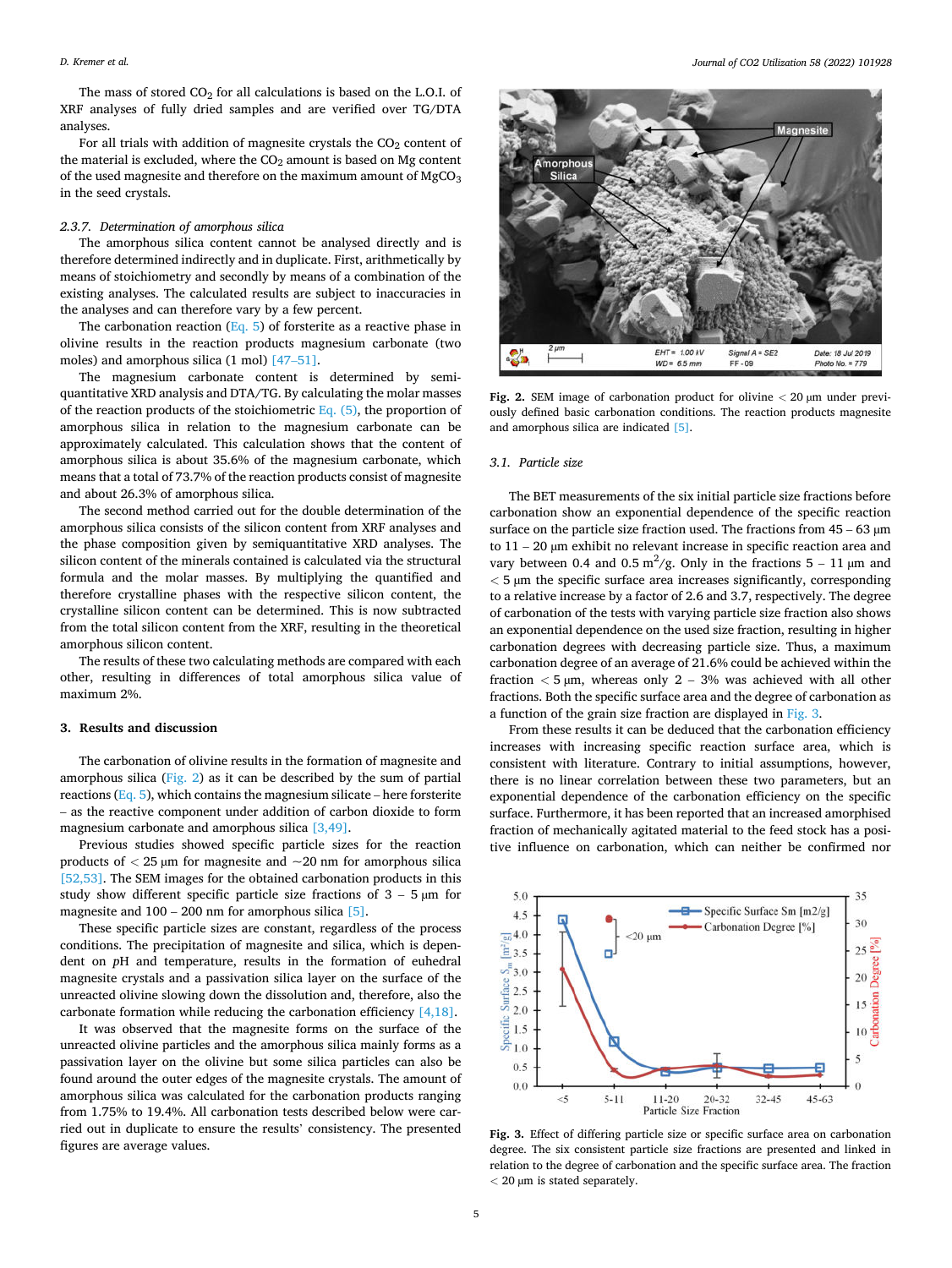<span id="page-5-0"></span>

**Fig. 4.** Effect of varying residence time on phase composition and carbonation degree. Phase composition plotted as functions of time. Loss of ignition does not belong to the phase composition but serves as an indicator for the carbonation success. The carbonation degree is drawn in dots. The composition at 0 h is the initial olivine *<* 20 µm prior to carbonation experiments. Four experiments have been examined at the residence times 0.5 h, 1 h, 2 h and 4 h. Trend lines are added to aid data visualization.

refuted in the context of this study due to a lack of data in this regard [\[25,35](#page-10-0)–41].

In the context of particle size influence, it was noticed that with the fraction *<* 20 µm a higher carbonation efficiency of 32.2% was achieved than with the fraction  $<$  5  $\mu$ m, despite a lower specific reaction surface. From this result it can be concluded that in the fraction *<* 20 µm a stronger particle-particle interaction takes place, which keeps the reaction surface of the olivine active due to the impact of larger or heavier particles and therefore enhancing the carbonation reaction. Béarat et al. [\[18\]](#page-10-0) reported similar observations in this regard.

# *3.2. Retention time*

The effect of varying retention time was examined by carbonation of the particle size fraction *<* 20 µm for four different times. The carbonation degree increased with a longer residence time in the reactor. Fig. 4 shows the behaviour of the carbonation degree as a function of the retention time, which is very steep in the first hour of the carbonation and then flattens out to a quasi-linear progression up to 4 h. Longer retention times were dispensed with due to economic efficiency and because of the subsequent planning of continuous operation. At the maximum retention time of 4 h, a relative increase of 44.1% was achieved compared to the standard of 2 h, with an absolute degree of carbonation of 46.4%.

At the beginning of the carbonation the whole reactive surface of the olivine is free, which allows the dissolution of the magnesium silicate and therefore a comparatively high reactivity. After some time, a passivation layer has been built upon the reactive surface inhibiting the reaction. This passivation layer is continuously destroyed by the impact of coarser particles in the fraction *<* 20 µm, regenerating reactive surface, which results in a nearly linear progression of the carbonation degree for a longer retention time.

Due to the nature of orthosilicates, the SiO<sub>4</sub> tetrahedra are not linked to each other. Depending on the *p*H regime, the addition to an aqueous solution causes a reaction to  $Si(OH)_4$  or, in case of more basic milieus, to  $\rm Si(OH)_3O$  . Due to polycondensation of the beforementioned monomers, accompanied by splitting off a water molecule, monosilicic acid forms disilicic acid. Via various intermediates, silica eventually occurs in an amorphous state [\[54](#page-11-0)–56].

[Fig. 5](#page-6-0) illustrates the independent formation of silica and magnesite depending on the retention time. In the lower right corner of the SEM picture detail after 0.5 h (a), not only magnesite growth is visible but also silica formation on the edges of the just evolved magnesite. After 2 h, the independent formation of silica and magnesite is emphasized: If the magnesite crystals are of sufficient size, they begin growing around the silica particles or even enclose them after 4 h of retention time, as depicted in [Fig. 5](#page-6-0)c), which presents a major challenge for the subsequent separation process. However, the reverse case was also observed: After 4 h, magnesite surfaces were also almost completely covered with silica particles ([Fig. 5d](#page-6-0))).

### *3.3. Addition of magnesite seed crystals*

Since, in addition to the amorphous silicon, the forming magnesite crystallises on the input material and thus inhibits further carbonation, seed crystals of pure magnesite were used to offer the newly forming crystals an energetically more favourable surface and to keep the surface of the olivine clean. This could also lead to positive results for the subsequent separation of the carbonation products as preparation for application. The magnesite crystals that form during carbonation, which typically have a size of  $3 - 5 \mu m$ , crystallise on the coarser seed crystals and can thus be separated from the amorphous silica (100 – 200 nm) by means of classification [\[5,57\].](#page-10-0) The influence of two seed crystals differing in grain size on carbonation were tested,  $45 - 63 \mu m$  and  $15 -$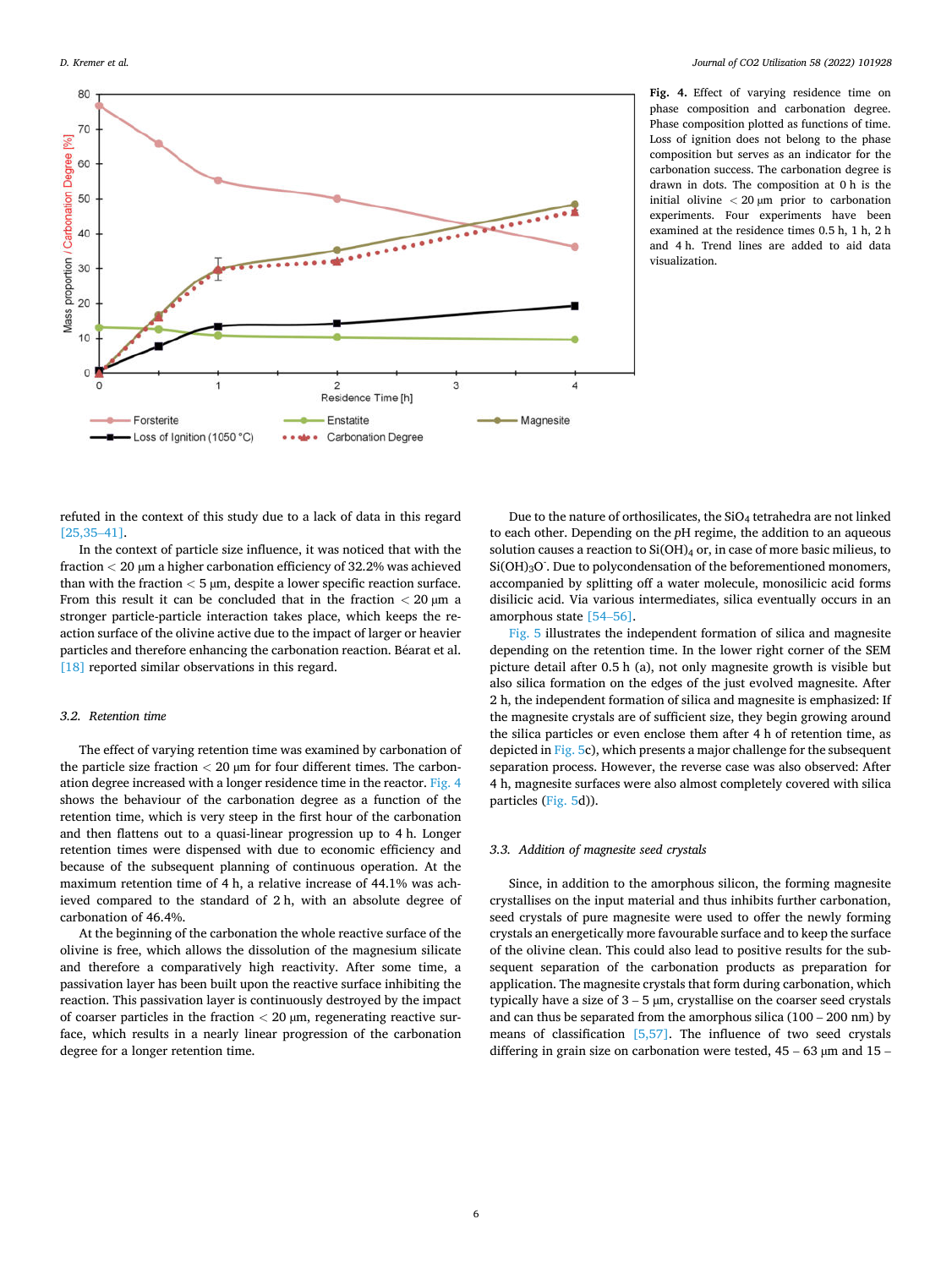<span id="page-6-0"></span>

**Fig. 5.** SEM images (30,000 x magnification) of the reaction products sorted according to the retention time. The magnesite particles can be identified by their rhombohedral crystal faces. The amorphous silica is characterised by spherical particles. The magnesite crystals and the amorphous silica are mainly located on the surface of unreacted olivine particles, but are also visible as intergrown particles, which makes subsequent separation challenging.

20 µm, respectively. All other parameters were kept constant as shown in [Table 3](#page-2-0). The resulting carbonation degree compared to the 2 h basic trial without using seed crystals is visible in Fig. 6. By using seed crystals with particle sizes of  $45 - 63 \mu m$  and  $15 - 20 \mu m$ , a relative increase in carbonation degree of 19% and 37.9%, respectively, was achieved, resulting in a total carbonation degree of 38.3% and 44.3%, accordingly.

When determining the carbonation degrees, it should be noted that the amount of added magnesite was excluded in order to include only newly formed carbonate phases. Therefore, a direct confirmation of the carbonation degree by means of DTA/TG is not possible. However, the



**Fig. 6.** Influence of magnesite seed crystals. The left column presents the carbonation degree at a retention time of 2 h without seed crystals, and the others with the addition of magnesite in two different particle size fractions.

values of the total magnesite degradation are in agreement, taking the added magnesite into account. The aim of improving the carbonation degree by adding magnesite as seed crystals could therefore be achieved. Parts of the newly formed magnesite crystallised on the surface of the seed crystals, as confirmed by the SEM analysis shown in [Fig. 7b](#page-7-0)). However, crystallisation on the olivine could not be avoided completely (see [Fig. 7c](#page-7-0))), but according to the results, a strong passivation of the material could be avoided, so that an unhindered reaction of the olivine was possible for a longer period of time. This assumption is based on a work of Stockmann et al. [\[58\]](#page-11-0) regarding calcite crystallisation on seed crystals. Following earlier publications by Rodriguez-Blanco et al. [\[59\]](#page-11-0), Hu et al. [\[60\]](#page-11-0), and Teng [\[61\],](#page-11-0) Stockmann et al. [\[58\]](#page-11-0) assumed that calcite nucleation proceeds according to the classical nucleation theory. Therefore, the nucleation proceeds by attaching single ions and not through an accumulation of previously formed clusters in solution [\[62\]](#page-11-0). Considering the formation of magnesite in this study comparable to that of calcite and that both minerals are chemically and mineralogically similar, this should allow the assumption that the classical nucleation theory is also applicable here. In addition to supersaturation, this type of nucleation is determined by interfacial energy [\[63\]](#page-11-0). The interfacial free energy, in turn, becomes low when the crystal structure of the crystallisation surface is fairly similar to one of the crystal plane of the nucleus [\[64\]](#page-11-0). This seems to be the case with olivine, so that the thermodynamic barrier for magnesite nucleation on the olivine surface is relatively low. Thus, a complete avoidance of a magnesite deposition on the olivine by adding magnesite as seed crystals is not possible. However, magnesite deposition will take place on the seed crystals before crystallisation on olivine, as it is energetically more favourable because of matching crystal planes. Subsequent primary grain growth takes place, which requires even less energy than magnesite nucleation. This circumstance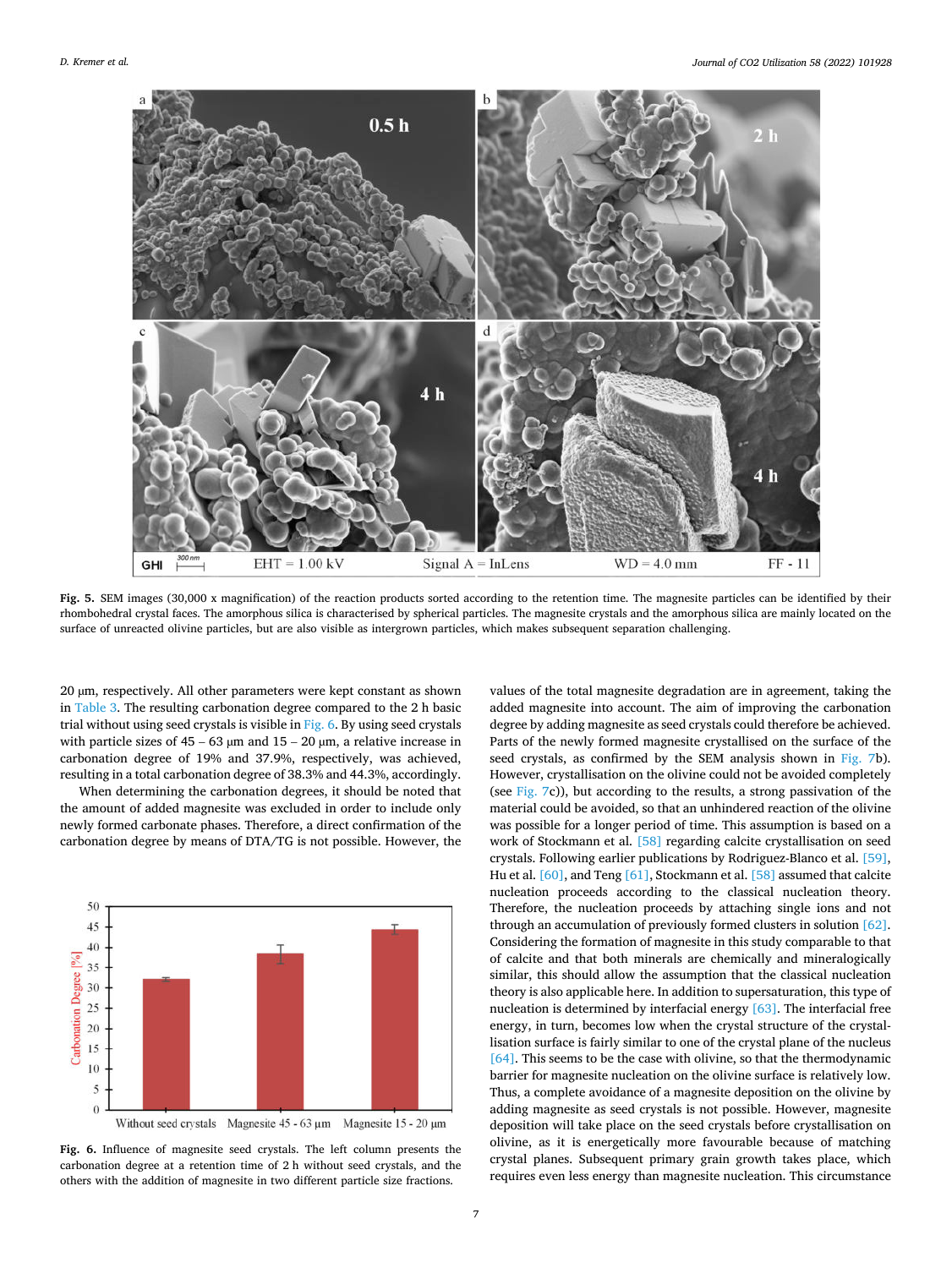<span id="page-7-0"></span>

**Fig. 7.** SEM images (10,000 x magnification) of the effect of nucleation with magnesite; (a) unreacted magnesite seed crystal 45 – 63 µm; (b) Carbonation of olivine *<* 20 µm with addition of magnesite seed crystals (45 – 63 µm) at basic parameters – fraction *>* 45 µm; (c) Carbonation of olivine *<* 20 µm with addition of magnesite seed crystals (45 – 63 µm) at basic parameters – fraction *<* 20 µm.

results in the deceleration of the strong olivine passivation by magnesite crystallisation due to a lower overall supersaturation and therefore in a higher carbonation degree. This assumption also corresponds to the results regarding the use of different particle sizes of the seed crystals. By using smaller seed crystals, a larger specific surface area is available for the energetically lower nucleation and primary magnesite growth, so that greater supersaturation and associated crystal formation on the olivine can be better prevented, which in turn also leads to increased carbonation degree.

Fig. 7c) shows the fraction  $<$  20  $\mu$ m after carbonation for 2 h with addition of coarse magnesite crystals. In contrast to previous SEM images the clear edges of the magnesite crystals are covered with a magnesite layer, as are the spherical silica particles. This could be a result of post-processing parameters as cooling rate or subsequent filtration and drying with a high amount of magnesium still in solution as precipitation has not been completed.

# *3.4. Addition of ceramic beads*

Literature research showed the presence of a passivation silica-rich layer on the reactive surface of the olivine, inhibiting the carbonation reaction. Béarat et al.  $[18]$  describe the generation of fresh reaction surface due to particle-particle interaction by addition of abrasive particle like quartz into the reactor. Within the framework of this study, it was decided to add ceramic beads into the autoclave. Yttrium stabilised zirconia grinding elements (Netzsch ZetaBeads®) with a diameter of 2.2 mm were used. These inert beads of the chosen size do not themselves participate in the reaction, but should contribute sufficient energy to destroy the passivation layer on the magnesium silicate and generate reactive surface to increase the degree of carbonation. Due to the differences in particle size, the ceramic beads can be removed from the carbonation products by screening. Carbonation tests with addition of ceramic beads have been conducted with basic carbonation parameters with a retention time of 2 h. Fig. 8 shows the carbonation degree of the used olivine at the basic parameters but with varying retention time. In the column depicted for 2 h, the influence of the addition of ceramic beads to the reaction is visible with a rise in reaction rate from 32.2% to 43.2%, which is close to the carbonation degree at basic conditions without ceramic beads for 4 h with 46.4% and corresponds to an increase of 34.1%.



**Fig. 8.** Effect of addition of ceramic beads. The slope in the degree of carbonation is plotted and compared with the different residence times.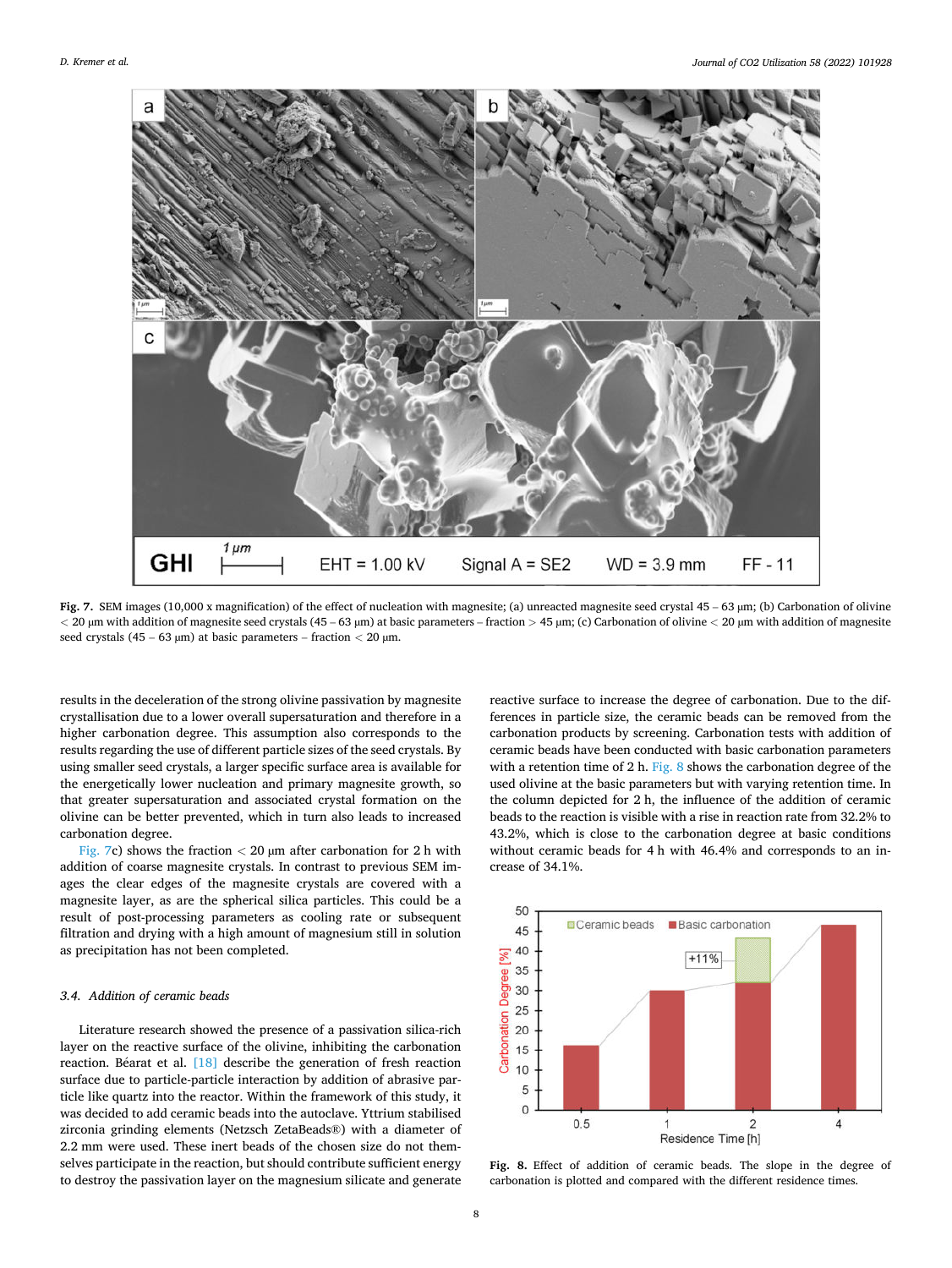# *3.5. Combination of investigated parameters*

The parameters studied with regard to the influence on the carbonation degree showed a positive impact of the increase in surface area, respectively increase of the degree of amorphisation. The effect of particle-particle interaction has a significant influence on the reaction and therefore a wider particle size distribution is proposed consisting of very small particles with a large reactive surface area and of coarser particle, which generate a sufficient impact force to break up the passivation layer on the olivine particles and generate fresh reactive surface enhancing the carbonation.

This effect can be supported by the addition of ceramic beads into the reactor. These ceramic beads are inert additives, which do not themselves participate in the reaction, but promote it by generating free reactive surface.

A prolonged retention time has a positive effect on the degree of reaction, which is visible in the almost linear progression of the degree of carbonation with respect to time in [Fig. 4](#page-5-0).

The highest degree of carbonation that could be achieved in the previously described experiments was 46.4%. The carbonation of olivine *<* 20 µm with a residence time of 4 h showed this maximum reaction rate of 46.4% and the experiment with the addition of ceramic beads for 2 h resulted in a carbonation degree of 43.2%, the addition of magnesite seed crystals led to a reaction yield of 44.3%, respectively. Therefore, to optimise the carbonation and to achieve higher carbonation degrees, further experiments were carried out with the following combinations of parameters:

- 1. Fraction: *<* 20 µm, 4 h reaction time, addition of ceramic beads
- 2. Fraction:  $<$  20  $\mu$ m, 4 h reaction time, addition of magnesite seed crystals  $15 - 20 \mu m$
- 3. Fraction: *<* 20 µm, 4 h reaction time, addition of ceramic beads and magnesite seed crystals 15 – 20 µm

The parameter-optimised experiment 1 results in a carbonation degree of  $\sim$ 51% and a CO<sub>2</sub> uptake of 259 kg<sub>CO2</sub>/t<sub>olivine</sub>, which represents a relative increase of  $\sim$ 18% related to the addition of ceramic beads for a reaction time of 2 h or an increase of 10% compared to the reaction for 4 h without ceramic beads. The addition of ceramic beads for 4 h exposes small areas in the surface of the silica passivation layer (see Fig. 9). Thin sharp-edged lamellae are located on the olivine particle surface, on top of which the amorphous silica particles form. SEM images of other carbonation tests showed comparable effects, but to a lesser extent. This could be a result of the dissolution kinetics during the carbonation



**Fig. 9.** Amorphous silica particles on the tips of the poorly soluble iron mineral lamellae.

process. Olivine, especially forsterite-rich olivine is among the fastest dissolving silicate minerals [\[20,65\]](#page-10-0).

Differences in solubility can lead to the retention of poorly soluble crystal structures if the dissolution of the silicates is not complete. Under the conditions in the reactor (slightly basic  $p$ H,  $T = 175 °C$ , *p*<sub>max</sub>≈60 bar) it is assumed that the lamellae are insoluble. EDS measurements prove a higher iron content for these lamellae compared the average feed material. It is assumed that the feed material contains ironrich pyroxenic layers that have a lower solubility under the present conditions and therefore remain stable, while the iron poorer material (e.g. forsterite) dissolves and reacts with the  $CO<sub>2</sub>$ . The texture of this lamellae can be a result of the genesis of olivine-containing rocks. This common constituent of altered ultramafic rocks can also occur as a primary mineral in certain metamorphic rocks [\[66\]](#page-11-0). During the formation of igneous and metamorphic rocks exsolution textures or lamellae can be induced by cooling. At high temperatures and high pressures these exsolution lamellae, which were entirely dissolved in their host mineral structures which are mainly ortho- and clinopyroxenes, form fine crystals. Many pyroxenes from terrestrial and extra-terrestrial igneous or mantle rocks show these exsolution textures of thin orthoor clinopyroxene lamellae [\[44,67](#page-11-0)–71]. The content of ortho- and clinopyroxenes in the examined olivine for this study is  $\sim 13$  vol% [\[44\]](#page-11-0). During dissolution in the reactor, it is assumed that these lamellae are insoluble under the prevailing conditions, whereas the forsteritic phases dissolve and react with the carbon dioxide as described by the carbonation reaction. As shown in Fig. 9 the amorphous silica particles settle on the edges of the iron-rich lamellae and not on the smooth surface.

Van den Heuvel et al. [\[72\]](#page-11-0) investigated the precipitation of silica on different surfaces showing that the deposition of silica is mainly controlled by surface morphology. Guha [\[73\]](#page-11-0) describes the favourable particle deposition along edges resulting in natural obstacles causing a turbulent flow [\[72,73\]](#page-11-0). Along surface defects nucleation is also promoted compared to the rest of the surface as it is energetically more favourable [\[74\].](#page-11-0) Over time the formed nuclei grow as a result of further silica precipitation leading to the formation of a botryoidal silica layer [\[72,75,76\].](#page-11-0)

The parameter-optimised experiment 2 results in a carbonation degree of  $\sim$  60% and a CO<sub>2</sub> uptake of 305 kg<sub>CO2</sub>/t<sub>olivine</sub>, which represents a relative increase of 35.4% related to the addition of magnesite seed crystals  $15 - 20 \mu m$  for a reaction time of 2 h or a relative increase of 29% compared to the reaction for 4 h without magnesite crystals. As it is visible in [Fig. 10](#page-9-0) two different things can be observed. The typical image of the carbonation products magnesite and amorphous silica nearly completely enclosing the olivine [\(Fig. 10](#page-9-0)b) and the added coarse magnesite particles at  $15 - 20 \mu m$  with newly formed magnesite crystals as carbonation products. In contrast to [Fig. 7c](#page-7-0)), which displays experiments with a retention time of only 2 h, there are clear crystal surfaces and edges.

The parameter-optimised experiment 3 with a combination of all positive parameters results in a carbonation degree of 48.7% and a  $CO<sub>2</sub>$ uptake of 248 kg $_{CO2}/t_{olivine}$ , which is a slight increase in comparison to the carbonation for 4 h without additives. Nevertheless, the combination of both parameters having proved to be positively affecting the carbonation efficiency in experiments 1 and 2, namely the addition of magnesite and ceramic beads, with a retention time of 4 h results in a lower carbonation degree than both previously described parameter variations. These results do not meet the initial expectations for this set of parameters but should not be disregarded because of its reproducibility. Two possible explanations lie in the solid content present in the reactor chamber on the one hand and the magnesite formation on the other. Adding magnesite for nucleation and simultaneously maintaining the amount of feedstock to be carbonated increases the particle volume in the reactor chamber. This not only allows collisions between the ceramic beads, whose amount also remains unchanged, and the reaction surface of the olivine gradually covered with formed magnesite as well as amorphous silica. It also evokes interaction between the additional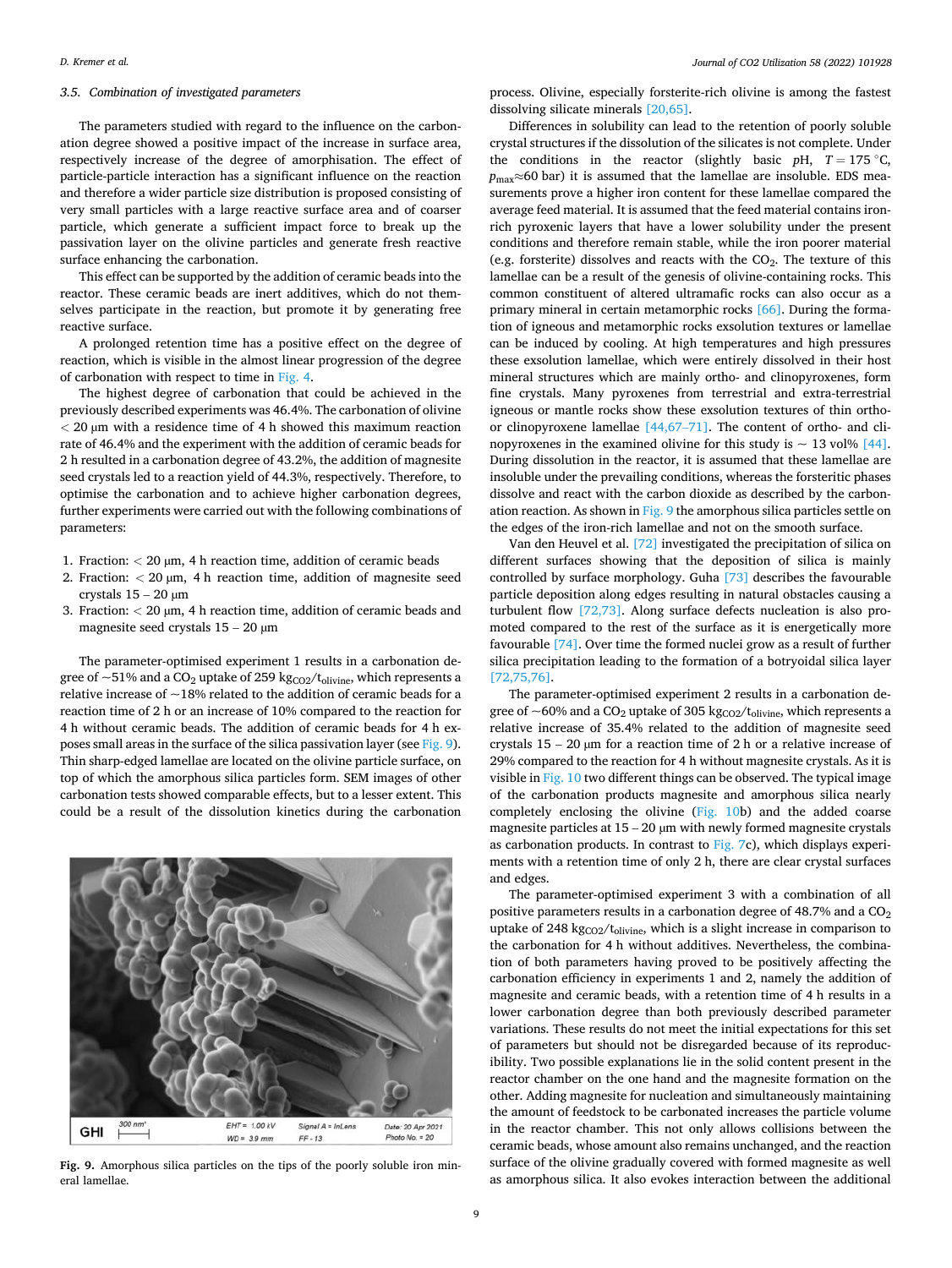<span id="page-9-0"></span>

**Fig. 10.** SEM images of reaction products produced by a combination of retention time of 4 h with addition of magnesite seed crystals at 15 – 20 µm. a) Magnesite crystals added before carbonation (magnified by 1000); b) Agglomerate of reaction products magnesite and amorphous silica on the surface of initial olivine particles (x5000); c) Added magnesite crystals after carbonation with only the reaction product magnesite growing on the surface (x2500); d) Added magnesite crystals after carbonation with only the reaction product magnesite growing on the surface (x5000).

magnesite ( $15 - 20 \mu m$ ) and the magnesite crystals or silica particles formed on its surface during the corresponding reaction time. This may result in less regeneration of olivine reaction surface compared to experiment 1 due to less probable collisions of ceramic beads and olivine. Furthermore, no interaction between ceramic beads and magnesite was present in experiment 2 and thus, there was no possibility to influence the formation of magnesite on the added seed crystals. As a result of the collisions, a negative influence by also destroying new nuclei on seed crystal surfaces cannot be completely excluded and is assumed to be a partial cause of the significantly reduced carbonation efficiency.

# **4. Summary and conclusions**

This study investigated the effect of material and process related parameters on the reaction efficiency for the carbonation reaction. A reaction yield of 60% was achieved, which corresponds to nearly twice the carbonation degree of the previously used basic parameters. The following findings could be made within this parameter study:

(i) The reactivity of the single particles increases with lower particle size or higher surface are. Nevertheless, the overall reaction yield is enhanced by a combination of more parameters. The amorphisation of the particles as a result of mechanical activation and the regeneration of fresh reactive surfaces area are important factors for a high degree of carbonation. Therefore, a broader range for the particle size distribution or the addition of inert beads can have a positive effect to enhance the carbonation reaction.

- (ii) The degree of carbonation is increased with higher residence time. However, as the curve flattens, the carbonation rate slows down. Furthermore, the precipitation of the reaction products or the growth of those changes with different reaction times by means of firstly growing of amorphous silica and magnesite mostly separately on the surface of the host material olivine and with increasing retention time forming agglomerates with each other.
- (iii) The addition of magnesite as seed crystals enhances the carbonation reaction. The magnesite deposition preferably takes place on the seed crystals instead of crystallisation on the olivine, as it is energetically more favourable and subsequent primary magnesite growth takes place. This circumstance results in the deceleration of the strong olivine passivation by magnesite crystallisation due to a lower overall supersaturation and therefore in a higher carbonation degree.

For the investigated olivine ore with 80% forsterite (magnesium silicate), a theoretical maximum 100% carbonation degree with a  $CO<sub>2</sub>$ uptake of 508 kg $_{\rm CO2}/t_{\rm olivine}$  was calculated. It was possible to increase the practically achieved degree of carbonation with improved parameters from 32% from previously defined basic parameters to 60%, which corresponds to an increase in carbonation degree of 87.5%. The total CO2 uptake was increased from 166 kg carbon dioxide per tonne of olivine to 305 kg $_{CO2}/t_{olivine}$ , which represents an increase of 83.7% in total mass of stored CO<sub>2</sub>.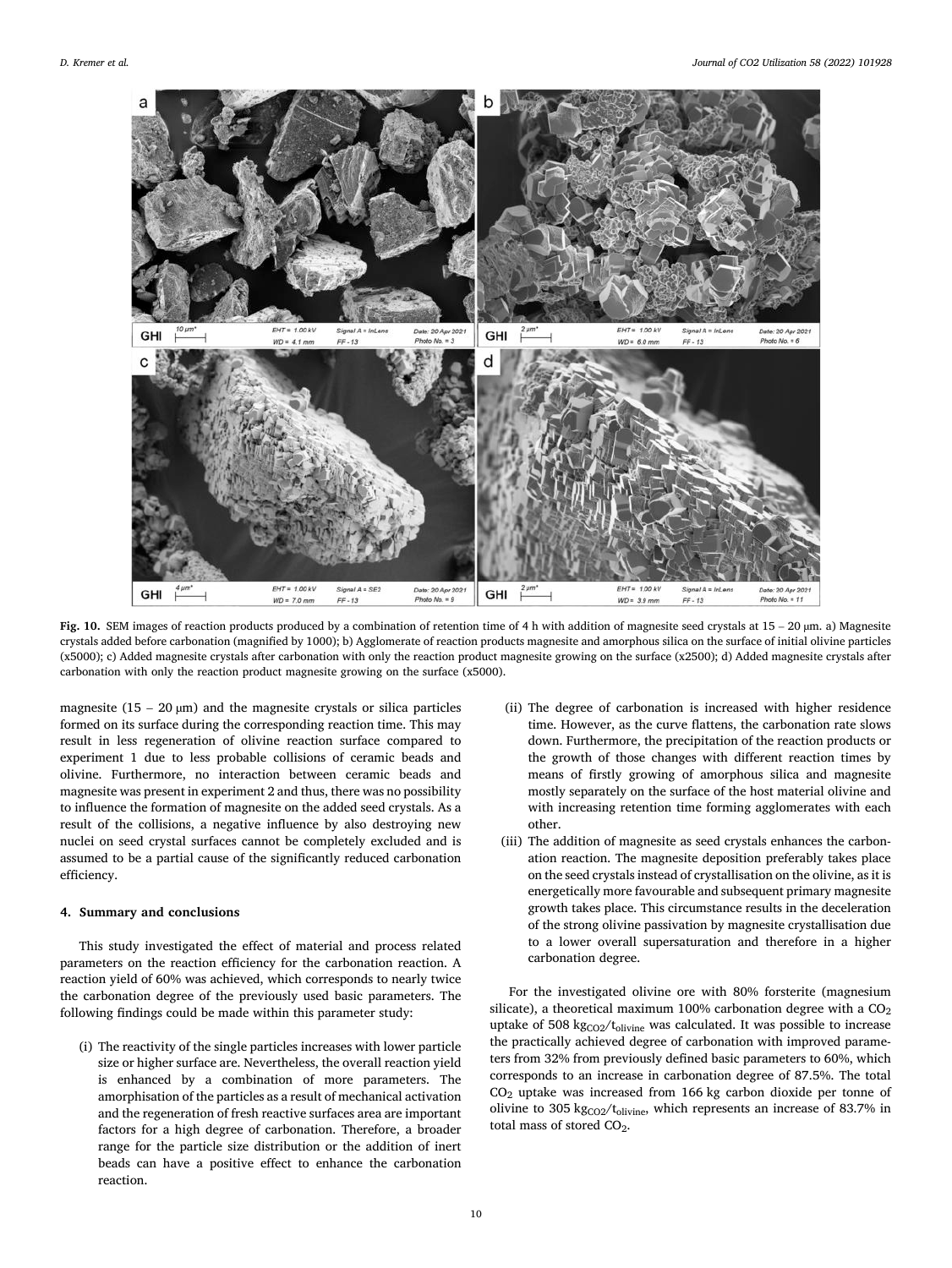### <span id="page-10-0"></span>**Funding**

This research was funded by BMBF (Federal Ministry of Education and Research) in Berlin, grant number 033RCO14B (CO2MIN Project in period from 01.06.2017 to 31.12.2020).

### **CRediT authorship contribution statement**

**Dario Kremer**: Conceptualization, Methodology, Investigation, Writing – original draft, Visualisation. **Christian Dertmann**: Methodology, Formal analysis, Investigation, Writing – original draft. **Simon Etzold**: Methodology, Formal analysis, Writing – original draft, Validation. **Rainer Telle**: Supervision, Writing – review & editing. **Bernd Friedrich**: Supervision, Writing – review & editing. **Hermann Wotruba**: Supervision Writing – review & editing, Project administration.

# **Declaration of Competing Interest**

The authors declare that they have no known competing financial interests or personal relationships that could have appeared to influence the work reported in this paper.

# **Data Availability**

The authors declare that the main data supporting the findings of this study are available within the article. Extra data are available in the supplementary material or from the corresponding author upon request.

# **Acknowledgements**

We would like to thank our project partners from RWTH Aachen (AVT-SVT, LTT), IASS Potsdam, HeidelbergCement AG and GreenMinerals.

### **Appendix A. Supporting information**

Supplementary data associated with this article can be found in the online version at [doi:10.1016/j.jcou.2022.101928.](https://doi.org/10.1016/j.jcou.2022.101928)

### **References**

- [1] United Nations: Climate Change. The Paris Agreement. 2021 United Nations Framework Convention on Climate Change. Available at 〈[https://unfccc.int/proc](https://unfccc.int/process-and-meetings/the-paris-agreement/the-paris-agreement)  [ess-and-meetings/the-paris-agreement/the-paris-agreement](https://unfccc.int/process-and-meetings/the-paris-agreement/the-paris-agreement)〉.
- [2] [IPCC, IPCC Special Report on Carbon Dioxide Capture and Storage. Prepared by](http://refhub.elsevier.com/S2212-9820(22)00047-6/sbref1)  [Working Group III of the Intergovernmental Panel on Climate Change, Cambridge](http://refhub.elsevier.com/S2212-9820(22)00047-6/sbref1)  [University Press, 2005, p. 442](http://refhub.elsevier.com/S2212-9820(22)00047-6/sbref1).
- [3] D. Daval, Carbon dioxide sequestration through silicate degradation and carbon mineralisation. Promises and uncertainties, npj Mater. Degrad. 2 (2018) 1677, <https://doi.org/10.1038/s41529-018-0035-4>.
- [4] A. Sanna, M. Uibu, G. Caramanna, R. Kuusik, M.M. Maroto-Valer, A review of mineral carbonation technologies to sequester CO<sub>2</sub>, Chem. Soc. Rev. 43 (2014) 8049–8080, <https://doi.org/10.1039/c4cs00035h>.
- [5] D. Kremer, H. Wotruba, Separation of products from mineral sequestration of  $CO<sub>2</sub>$ with primary and secondary raw materials, Minerals 10 (2020) 1098, https://doi. [org/10.3390/min10121098.](https://doi.org/10.3390/min10121098)
- [6] Strunge, T., Renforth, P. & van der Spek, M. Towards a business case for CO2 mineralisation in the cement industry (2021).
- [7] F.J. Roughton, V.H. Booth, The catalytic effect of buffers on the reaction CO(2)+H (2)Oright harpoon over left harpoonH(2)CO(3), Biochem. J. 32 (1938) 2049–2069, <https://doi.org/10.1042/bj0322049>.
- [8] B.J. Krieg, S.M. Taghavi, G.L. Amidon, G.E. Amidon, In vivo predictive dissolution: transport analysis of the  $\mathrm{CO}_2$  bicarbonate in vivo buffer system, J. Pharm. Sci. 103 (2014) 3473–3490, [https://doi.org/10.1002/jps.24108.](https://doi.org/10.1002/jps.24108)
- [9] Butt, D.P. et al. The kinetics of binding carbon dioxide in magnesium carbonate (1998).
- [10] O'Connor, W.K. et al. CO2 Storage in solid form: A study of direct mineral carbonation. Proceedings of the 5th International Conference on Greenhouse Gas, August 2000.
- [11] O'Connor, W.K., Dahlin, D.C., Turner, P.C. Walters, R. Carbon dioxide sequestration by ex-situ mineral carbonation. Proceedings of the Second Annual

Dixy Lee Ray Memorial Symposium. Albany Research Center, August 29 - September 2, 1999.

- [12] T. Umschlag, H. Herrmann, The carbonate radical (HCO<sub>3</sub>⋅/CO<sub>3</sub>-⋅) as a reactive intermediate in water chemistry: kinetics and modelling, Acta Hydrochim. Hydrobiol. 27 (1999) 214–222, [https://doi.org/10.1002/\(SICI\)1521-401X](https://doi.org/10.1002/(SICI)1521-401X(199907)27:4<214::AID-AHEH214>3.0.CO;2-6) (199907)27:4*<*[214::AID-AHEH214](https://doi.org/10.1002/(SICI)1521-401X(199907)27:4<214::AID-AHEH214>3.0.CO;2-6)*>*3.0.CO;2-6.
- [13] O'Connor, W.K., Dahlin, D.C., Nilsen, D.N., Walters, R.P. & Turner, P.C. (eds.). *C*arbon Dioxide Sequestration by Direct Mineral Carbonation with Carbonic Acid (2000).
- [14] A.M. Bremen, T. Ploch, A. Mhamdi, A. Mitsos, A mechanistic model of direct forsterite carbonation, Chem. Eng. J. 404 (2021), 126480, [https://doi.org/](https://doi.org/10.1016/j.cej.2020.126480)  [10.1016/j.cej.2020.126480.](https://doi.org/10.1016/j.cej.2020.126480)
- [15] J.D. Rimstidt, H.L. Barnes, The kinetics of silica-water reactions, Geochim. Et. Cosmochim. Acta 44 (1980) 1683–1699, [https://doi.org/10.1016/0016-7037\(80\)](https://doi.org/10.1016/0016-7037(80)90220-3)
- [90220-3.](https://doi.org/10.1016/0016-7037(80)90220-3) [16] S.V. Golubev, O.S. Pokrovsky, J. Schott, Experimental determination of the effect of dissolved CO<sub>2</sub> on the dissolution kinetics of Mg and Ca silicates at 25 °C, Chem. Geol. 217 (2005) 227–238, <https://doi.org/10.1016/j.chemgeo.2004.12.011>.
- [17] D.E. Giammar, R.G. Bruant, C.A. Peters, Forsterite dissolution and magnesite precipitation at conditions relevant for deep saline aquifer storage and sequestration of carbon dioxide, Chem. Geol. 217 (2005) 257–276, [https://doi.](https://doi.org/10.1016/j.chemgeo.2004.12.013) [org/10.1016/j.chemgeo.2004.12.013](https://doi.org/10.1016/j.chemgeo.2004.12.013).
- [18] H. Béarat, et al., Carbon sequestration via aqueous olivine mineral carbonation: role of passivating layer formation, Environ. Sci. Technol. 40 (2006) 4802–4808, [https://doi.org/10.1021/es0523340.](https://doi.org/10.1021/es0523340)
- [19] O'Connor, W.K. et al. Aqueous Mineral Carbonation. Mineral Availability, Pretreatment, Reaction Parametrics, and Process Studies. Office of Fossil Energy, US DOE, March 15, 2005.
- [20] E.H. Oelkers, J. Declercq, G.D. Saldi, S.R. Gislason, J. Schott, Olivine dissolution rates: a critical review, Chem. Geol. 500 (2018) 1–19, [https://doi.org/10.1016/j.](https://doi.org/10.1016/j.chemgeo.2018.10.008) hemgeo.2018.10.008.
- [21] H. Ostovari, A. Sternberg, A. Bardow, Rock 'n' use of CO 2. Carbon footprint of carbon capture and utilization by mineralization, Sustain. Energy Fuels 4 (2020) 4482–4496, <https://doi.org/10.1039/d0se00190b>.
- [22] H. Ostovari, L. Müller, J. Skocek, A. Bardow, From unavoidable  $CO_2$  Source to  $CO_2$ sink? A cement industry based on  $CO<sub>2</sub>$  mineralization, Environ. Sci. Technol. (2021), [https://doi.org/10.1021/acs.est.0c07599.](https://doi.org/10.1021/acs.est.0c07599)
- [23] F. Wang, D. Dreisinger, M. Jarvis, T. Hitchins, Kinetics and mechanism of mineral carbonation of olivine for  $CO_2$  sequestration, Miner. Eng. 131 (2019) 185-197, <https://doi.org/10.1016/j.mineng.2018.11.024>.
- [24] R.A. Wogelius, J.V. Walther, Olivine dissolution at 25℃. Effects of pH, CO<sub>2</sub>, and organic acids, Geochim. Et. Cosmochim. Acta 55 (1991) 943–954, [https://doi.org/](https://doi.org/10.1016/0016-7037(91)90153-V)  [10.1016/0016-7037\(91\)90153-V.](https://doi.org/10.1016/0016-7037(91)90153-V)
- [25] T.A. Haug, R.A. Kleiv, I.A. Munz, Investigating dissolution of mechanically activated olivine for carbonation purposes, Appl. Geochem. 25 (2010) 1547–1563, <https://doi.org/10.1016/j.apgeochem.2010.08.005>.
- [26] L. Turri, H. Muhr, K. Rijnsburger, P. Knops, F. Lapicque, CO<sub>2</sub> sequestration by high pressure reaction with olivine in a rocking batch autoclave, Chem. Eng. Sci. 171 (2017) 27–31, [https://doi.org/10.1016/j.ces.2017.05.009.](https://doi.org/10.1016/j.ces.2017.05.009)
- [27] W.J. Huijgen, R.N. Comans, G.-J. Witkamp, Cost evaluation of CO<sub>2</sub> sequestration by aqueous mineral carbonation, Energy Convers. Manag. 48 (2007) 1923–1935, <https://doi.org/10.1016/j.enconman.2007.01.035>.
- [28] J. Li, M. Hitch, Mechanical activation of ultramafic mine waste rock in dry condition for enhanced mineral carbonation, Miner. Eng. 95 (2016) 1–4, [https://](https://doi.org/10.1016/j.mineng.2016.05.020) [doi.org/10.1016/j.mineng.2016.05.020](https://doi.org/10.1016/j.mineng.2016.05.020).
- [29] P.V. Brady, J.V. Walther, Controls on silicate dissolution rates in neutral and basic pH solutions at 25◦C, Geochim. Et. Cosmochim. Acta 53 (1989) 2823–2830, [https://doi.org/10.1016/0016-7037\(89\)90160-9](https://doi.org/10.1016/0016-7037(89)90160-9).
- [30] E.H. Oelkers, An experimental study of forsterite dissolution rates as a function of temperature and aqueous Mg and Si concentrations, Chem. Geol. 175 (2001) 485–494, [https://doi.org/10.1016/S0009-2541\(00\)00352-1](https://doi.org/10.1016/S0009-2541(00)00352-1).
- [31] Y. Liu, Mechanism for the dissolution of olivine series minerals in acidic solutions, Am. Mineral. 91 (2006) 455–458, [https://doi.org/10.2138/am.2006.2077.](https://doi.org/10.2138/am.2006.2077)
- [32] J.J. Rosso, J. Rimstidt, A high resolution study of forsterite dissolution rates, Geochim. Cosmochim. Acta 64 (2000) 797–811, [https://doi.org/10.1016/S0016-](https://doi.org/10.1016/S0016-7037(99)00354-3) [7037\(99\)00354-3](https://doi.org/10.1016/S0016-7037(99)00354-3).
- [33] O.S. Pokrovsky, J. Schott, Forsterite surface composition in aqueous solutions. A combined potentiometric, electrokinetic, and spectroscopic approach, Geochim. Et. Cosmochim. Acta 64 (2000) 3299–3312, [https://doi.org/10.1016/S0016-7037](https://doi.org/10.1016/S0016-7037(00)00435-X) [\(00\)00435-X](https://doi.org/10.1016/S0016-7037(00)00435-X).
- [34] H. Seyama, M. Soma, A. Tanaka, Surface characterization of acid-leached olivines by X-ray photoelectron spectroscopy, Chem. Geol. 129 (1996) 209–216, [https://](https://doi.org/10.1016/0009-2541(95)00142-5)  [doi.org/10.1016/0009-2541\(95\)00142-5](https://doi.org/10.1016/0009-2541(95)00142-5).
- [35] R.A. Kleiv, M. Thornhill, The effect of mechanical activation in the production of olivine surface area, Miner. Eng. 89 (2016) 19–23, [https://doi.org/10.1016/j.](https://doi.org/10.1016/j.mineng.2016.01.003)  [mineng.2016.01.003.](https://doi.org/10.1016/j.mineng.2016.01.003)
- [36] R.A. Kleiv, M. Thornhill, Mechanical activation of olivine, Miner. Eng. 19 (2006) 340–347, [https://doi.org/10.1016/j.mineng.2005.08.008.](https://doi.org/10.1016/j.mineng.2005.08.008)
- [37] C.A. Summers, D.C. Dahlin, G.E. Rush, W.K. O'Connor, S.J. Gerdemann, Grinding methods to enhance the reactivity of olivine, Min., Metall. Explor. 22 (2005) 140–144, [https://doi.org/10.1007/BF03403128.](https://doi.org/10.1007/BF03403128)
- [38] McKelvy, M.J., Chizmeshya, A., Bearat, H., Sharma, R. & Carpenter, R.W. Developing a Mechanistic Understanding of CO2 Mineral Sequestration Reaction Processes. Proc. 26th International Tech. Conference on Coal Utilization & Fuel Systems. pp. 777–788, March 5–8/2001.